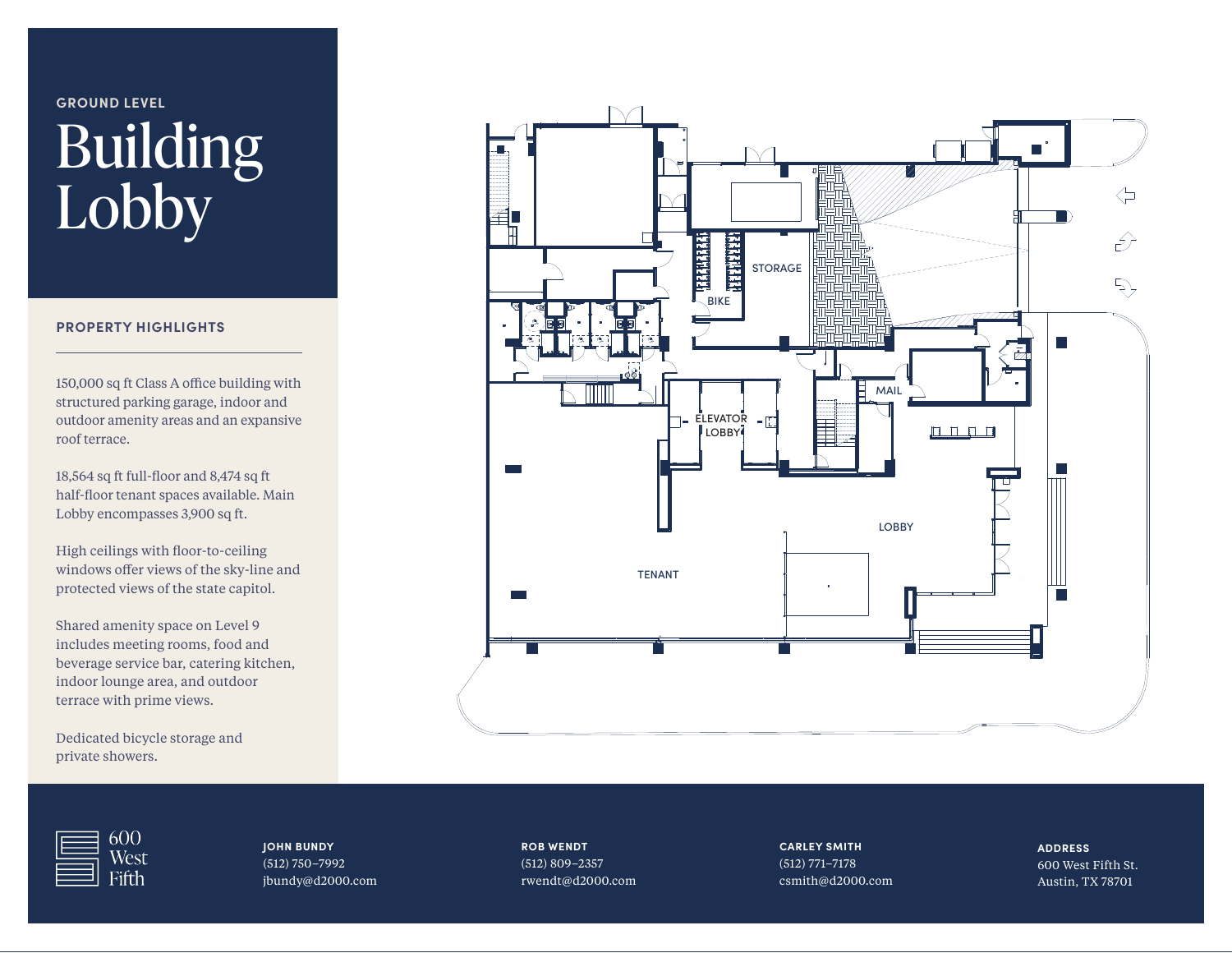## **LEVELS 2–8** Parking Garage

#### **PROPERTY HIGHLIGHTS**

150,000 sq ft Class A office building with structured parking garage, indoor and outdoor amenity areas and an expansive roof terrace.

18,564 sq ft full-floor and 8,474 sq ft half-floor tenant spaces available. Main Lobby encompasses 3,900 sq ft.

High ceilings with floor-to-ceiling windows offer views of the sky-line and protected views of the state capitol.

Shared amenity space on Level 9 includes meeting rooms, food and beverage service bar, catering kitchen, indoor lounge area, and outdoor terrace with prime views.

Dedicated bicycle storage and private showers.





**JOHN BUNDY** (512) 750–7992 jbundy@d2000.com **ROB WENDT** (512) 809–2357 rwendt@d2000.com **CARLEY SMITH** (512) 771–7178 csmith@d2000.com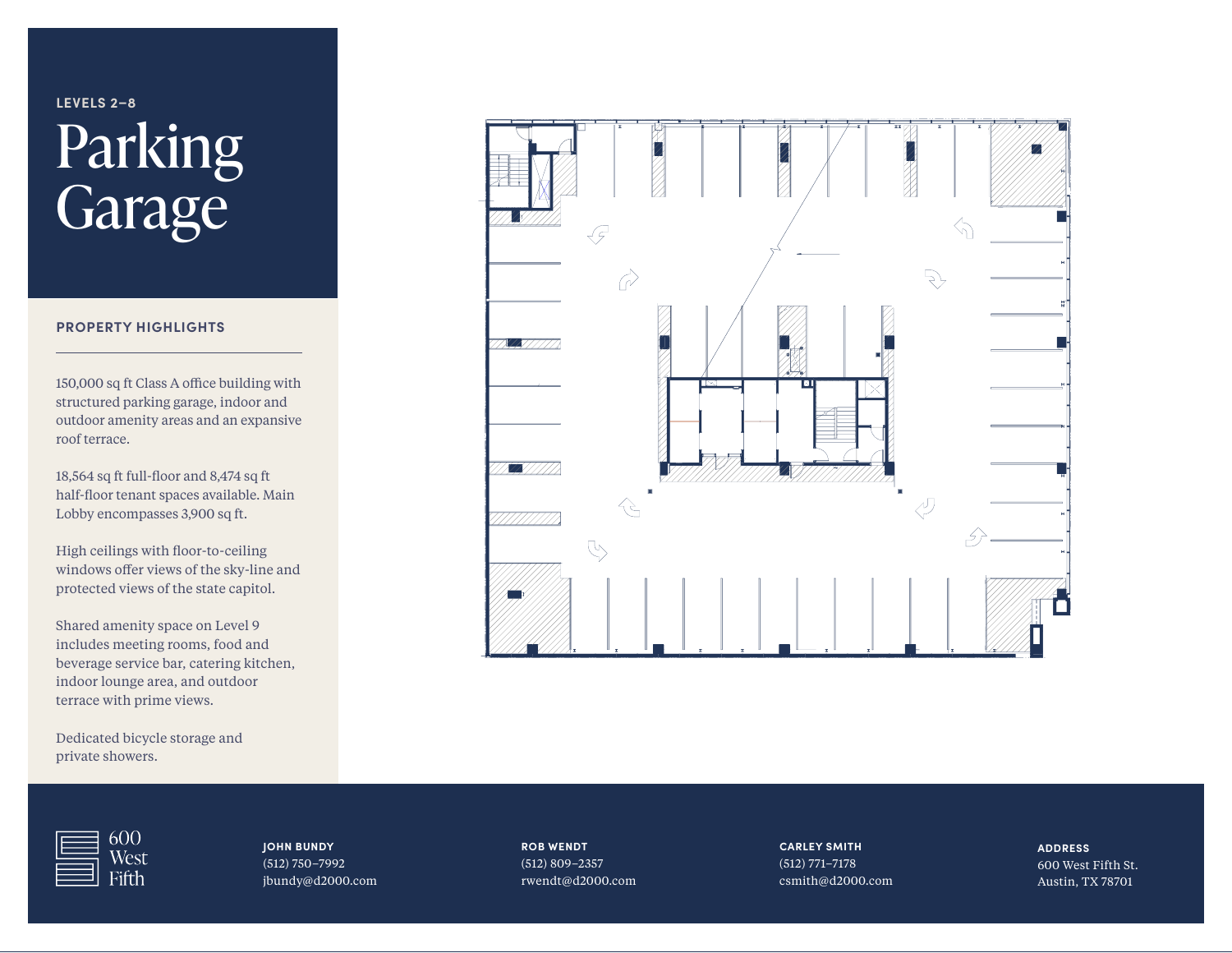### **LEVEL 9 Tenant** Amenities

#### **PROPERTY HIGHLIGHTS**

150,000 sq ft Class A office building with structured parking garage, indoor and outdoor amenity areas and an expansive roof terrace.

18,564 sq ft full-floor and 8,474 sq ft half-floor tenant spaces available. Main Lobby encompasses 3,900 sq ft.

High ceilings with floor-to-ceiling windows offer views of the sky-line and protected views of the state capitol.

Shared amenity space on Level 9 includes meeting rooms, food and beverage service bar, catering kitchen, indoor lounge area, and outdoor terrace with prime views.

Dedicated bicycle storage and private showers.



 $600$ West

**JOHN BUNDY** (512) 750–7992 jbundy@d2000.com **ROB WENDT** (512) 809–2357 rwendt@d2000.com **CARLEY SMITH** (512) 771–7178 csmith@d2000.com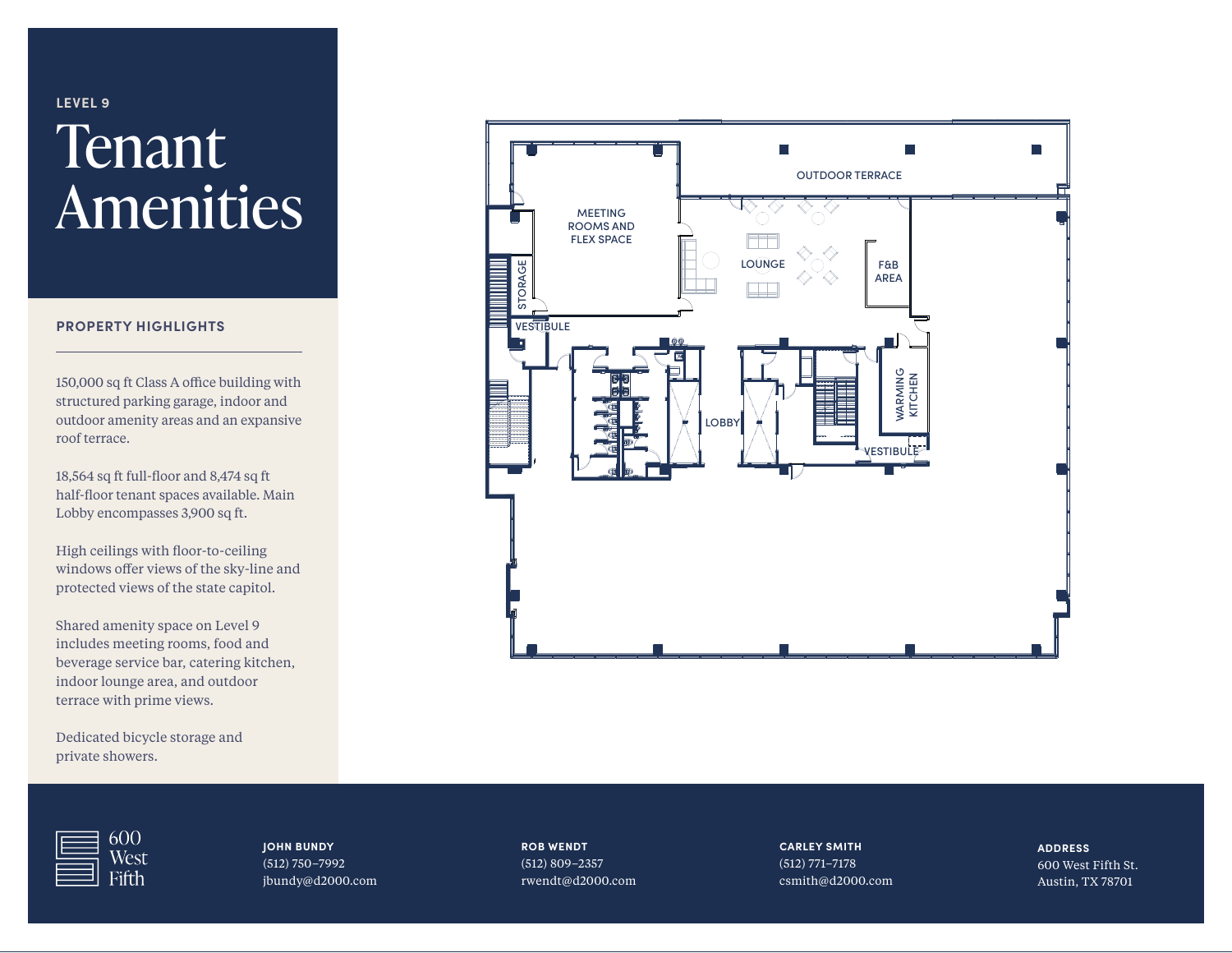### **8,474 SQ FT** Half-floor Spaces

#### **PROPERTY HIGHLIGHTS**

150,000 sq ft Class A office building with structured parking garage, indoor and outdoor amenity areas and an expansive roof terrace.

18,564 sq ft full-floor and 8,474 sq ft half-floor tenant spaces available. Main Lobby encompasses 3,900 sq ft.

High ceilings with floor-to-ceiling windows offer views of the sky-line and protected views of the state capitol.

Shared amenity space on Level 9 includes meeting rooms, food and beverage service bar, catering kitchen, indoor lounge area, and outdoor terrace with prime views.

Dedicated bicycle storage and private showers.



600 West

**JOHN BUNDY** (512) 750–7992 jbundy@d2000.com **ROB WENDT** (512) 809–2357 rwendt@d2000.com **CARLEY SMITH** (512) 771–7178 csmith@d2000.com